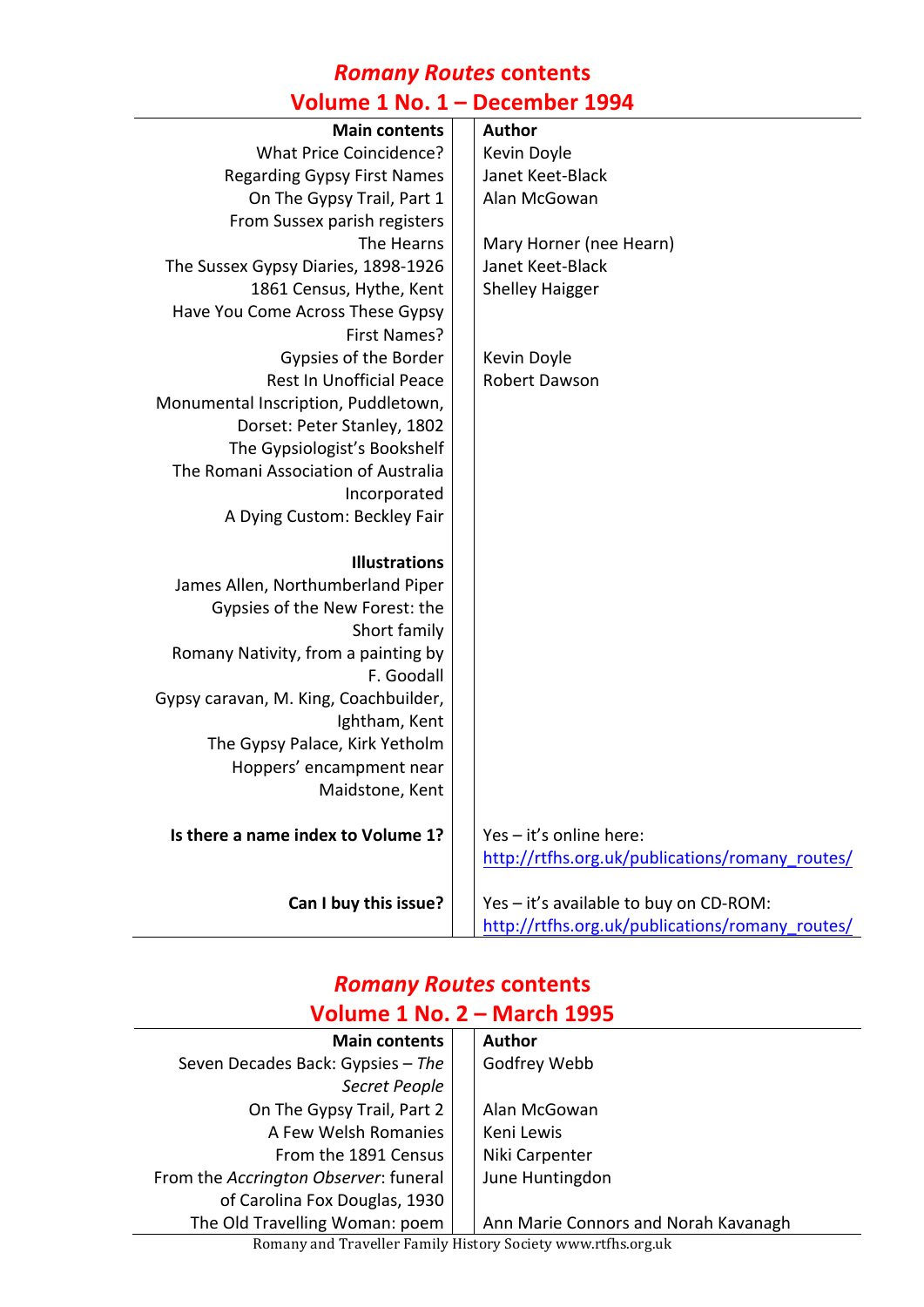| An Oral Tradition or a Little Bit of Say | <b>Betsy Stanley nee Cooper</b>                 |
|------------------------------------------|-------------------------------------------------|
| The Gypsiologist's Bookshelf             |                                                 |
| Stumpy Jack: Pupil of Farnham Gypsy      | Janet Keet-Black                                |
| School                                   |                                                 |
| Our Vardo, Part 1: The Restoration       | <b>Peter Shallcross</b>                         |
|                                          |                                                 |
| Gypsy Petulengro's Grave                 | Virginia Georgiou                               |
| <b>Illustrations</b>                     |                                                 |
| The Tent and the Mansion                 |                                                 |
|                                          |                                                 |
| Granny Oshy Cooper and Grandfather       |                                                 |
| Tom Cooper, about 1929, Belvedere        |                                                 |
| Marsh                                    |                                                 |
| Granny Oshy Cooper nee Scarrott, circa   |                                                 |
| 1947, hop picking at Yalding             |                                                 |
| The Pitt Rivers Museum at Farnham        |                                                 |
| The Vardo Before Restoration             |                                                 |
| Peter Shallcross with David Roberts in   |                                                 |
| vardo                                    |                                                 |
| The gravestone of Gypsy Petulengro,      |                                                 |
| Lydney, Gloucestershire                  |                                                 |
|                                          |                                                 |
| Is there a name index to Volume 1?       | Yes - it's online here:                         |
|                                          | http://rtfhs.org.uk/publications/romany_routes/ |
|                                          |                                                 |
| Can I buy this issue?                    | Yes - it's available to buy on CD-ROM:          |
|                                          | http://rtfhs.org.uk/publications/romany_routes/ |

### *Romany Routes* **contents Volume 1 No. 3 – June 1995**

| <b>Main contents</b>                    | <b>Author</b>           |
|-----------------------------------------|-------------------------|
| From The History of the Gypsies         |                         |
| From the journal of Timothy Burrell     |                         |
| Esq., 1703                              |                         |
| From General View of the Agriculture of |                         |
| <b>Buckinghamshire</b>                  |                         |
| On The Gypsy Trail, Part 3              | Alan McGowan            |
| Land of my Fathers and Gypsies and      | Keni Lewis              |
| <b>Tinkers</b>                          |                         |
| Ingram Family Tree                      | Keni Lewis              |
| A Romany Saying                         |                         |
| The Name's NOT The Same                 | Robert Dawson           |
| Smith: a Short History                  | Virginia Georgiou       |
| Romany: a poem                          | Janet Keet-Black        |
| Travelling People and the Census        | Kevin Doyle             |
| Our Vardo, Part 2: Its History          | <b>Peter Shallcross</b> |
| Researching the Gatehouse Family        | <b>Shelley Haigger</b>  |
| Hampton Wick Fair 1861                  | Alan McGowan            |
| The Gypsiologist's Bookshelf            |                         |
|                                         |                         |
|                                         |                         |